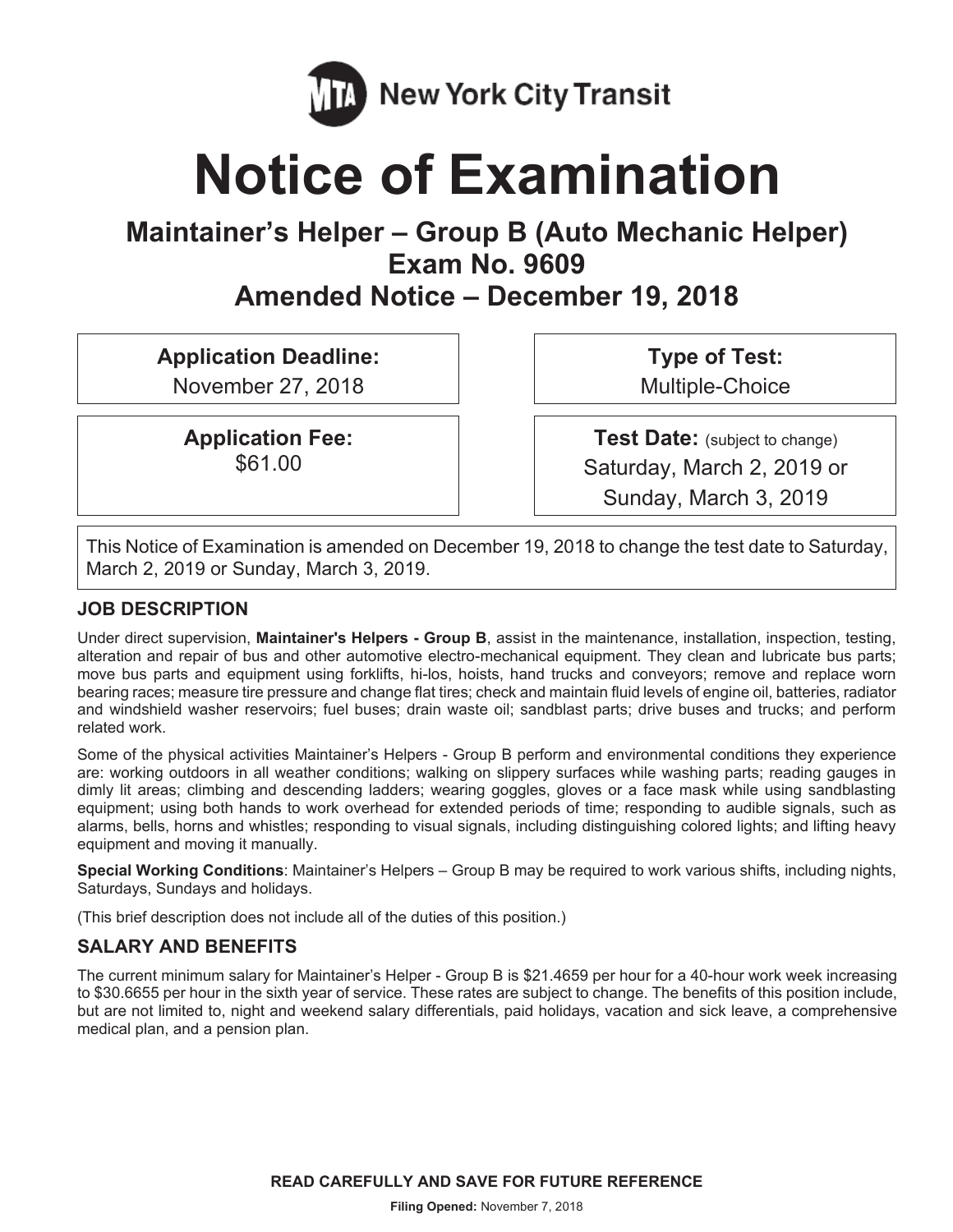# **HOW TO QUALIFY**

#### **Education and Experience Requirements:**

- 1. Four years of satisfactory full-time experience as a helper or trainee assisting in the performance of inspection, installation, alteration, maintenance, testing or repair of bus, truck, automotive or aircraft electro-mechanical components, such as bodies, engines, transmissions, brakes, electrical or air conditioning systems, or related components or systems; or
- 2. Graduation from a vocational high school with a major course of study in automotive maintenance, or a closely related field; or
- 3. Graduation from a recognized trade school or technical school with a major course of study in auto-mechanics, or a closely related field, totaling at least 600 hours; or
- 4. An Associate's degree or higher from an accredited college or university in auto-mechanics or a closely related field; or
- 5. A four-year high school diploma or its educational equivalent, **plus** three years of full-time experience as described in "1" above.

#### **The Education requirements must be met by June 30, 2019. The experience requirement must be met by the last day of the Application period.**

Vocational high school, trade school or technical school education must be approved by a State's Department of Education or a recognized accrediting organization. College education must be from an accredited college or university, accredited by regional, national, professional or specialized agencies recognized as accrediting bodies by the U.S. Secretary of Education, and by the Council for Higher Education Accreditation (CHEA).

Qualifying part-time experience will be credited on a pro-rated basis.

You may be given the multiple-choice test before we verify your qualifications. You are responsible for determining whether or not you meet the qualification requirements for this examination prior to submitting your *application*. If you are marked "Not Qualified," your *application* fee will **not** be refunded and you will **not** receive a score.

# **REQUIREMENTS TO BE APPOINTED**

**Driver License Requirement:** At the time of appointment, you must possess a motor vehicle driver license valid in the State of New York. If you have serious moving violations, license suspension or an accident record you may be disqualified. You will be appointed to the Department of Buses subject to the receipt of either:

- 1. A Class B Commercial Driver License valid in the State of New York with a passenger endorsement and no disqualifying restrictions; or
- 2. A Learner's Permit for a Class B Commercial Driver License valid in the State of New York with a passenger endorsement and no disqualifying restrictions.

If you qualify under "2" above, you will be appointed to the Department of Buses subject to the receipt of a Class B Commercial Driver License with a passenger endorsement and no disqualifying restrictions valid in the State of New York at the end of a special training course in bus maintenance.

If you fail to successfully complete the special training course in bus maintenance, including the receipt of a Class B Commercial Driver License valid in the state of New York with a passenger endorsement and no disqualifying restrictions, you will be terminated.

The New York State Class B Commercial Driver License must have no restrictions that would preclude the performance of the duties of Maintainer's Helper – Group B and must be maintained for the duration of your employment as a Maintainer's Helper – Group B.

**Commercial Motor Vehicle Driving Experience in the Military or New York National Guard**: If you are an active member or former member (discharged in the past year) of the military or New York National Guard and have experience driving a Commercial Motor Vehicle in the military or New York National Guard, you may be eligible for a waiver of the New York State commercial driving skills test through the New York State Department of Motor Vehicles. If you believe that you may be eligible for this waiver, you must apply for the waiver through the New York State Department of Motor Vehicles.

**Medical Requirement:** Medical guidelines have been established for the position of Maintainer's Helper - Group B. You will be examined to determine whether you can perform the essential functions of the position of Maintainer's Helper - Group B. Where appropriate, a reasonable accommodation will be provided for a person with a disability to enable him or her to take the examination, and/or to perform the essential functions of the job.

(Continued)

#### **READ CAREFULLY AND SAVE FOR FUTURE REFERENCE**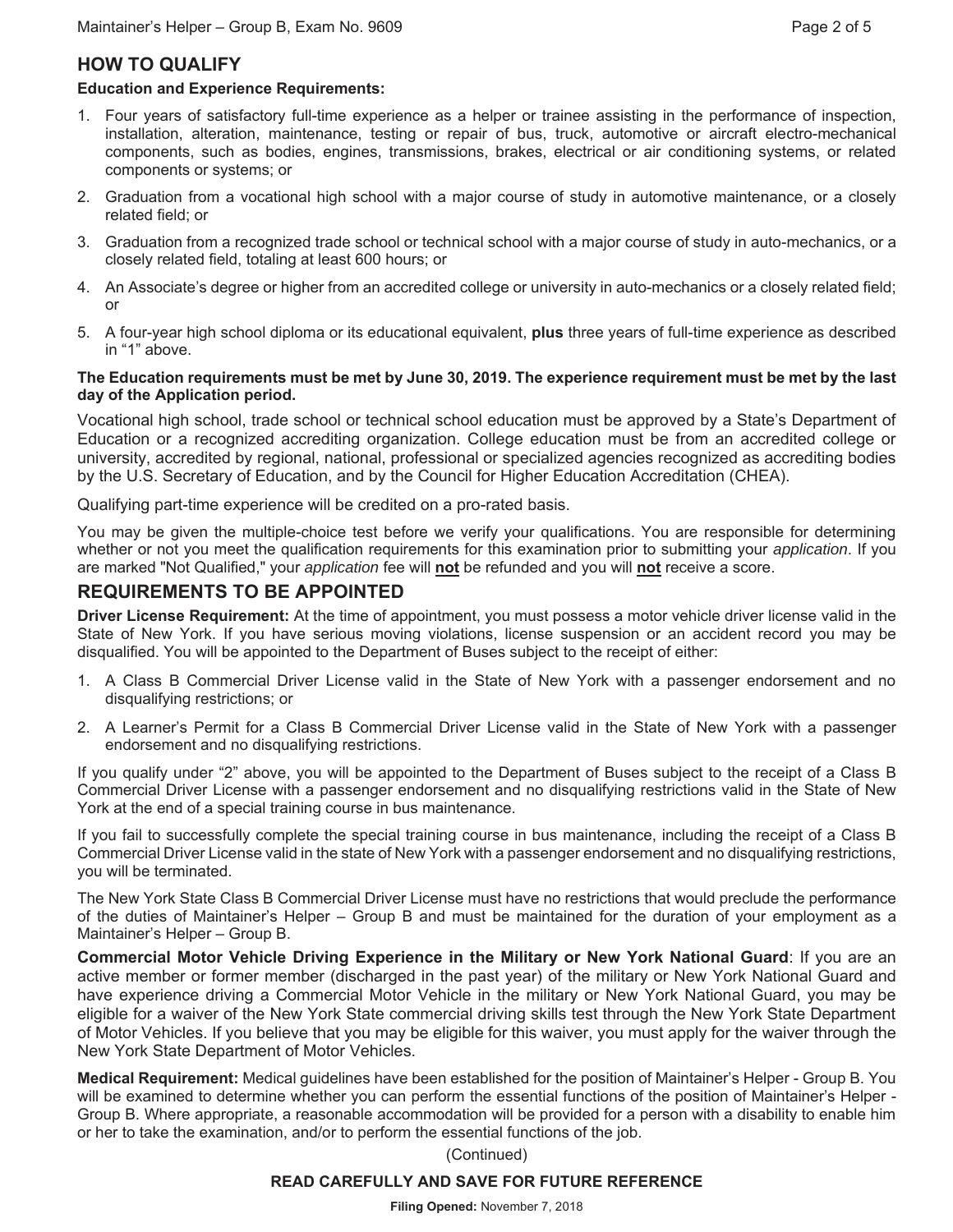# **REQUIREMENTS TO BE APPOINTED** (Continued)

**Drug Screening Requirement:** You must pass a drug screening in order to be appointed and if appointed, you will be subject to random drug and alcohol tests for the duration of your employment. Additionally, if you have tested positive on a drug or alcohol test or had a refusal to test during pre-employment or while employed by a Federal DOT-regulated employer during the applicable period, you must have completed the Return-to-Duty process required by federal law in order to be appointed to this safety-sensitive position.

**Residency:** New York City residency is not required for this position.

**English Requirement:** You must be able to understand and be understood in English.

**Proof of Identity:** Under the Immigration and Reform and Control Act of 1986, you must be able to prove your identity and your right to obtain employment in the United States prior to employment with MTA New York City Transit.

# **HOW TO OBTAIN AN APPLICATION**

During the application period, you may obtain an *Application* for this examination online at http://www.mta.info/nyct/hr/appexam.htm or in person at the MTA Exam Information Center as indicated below:

**MTA Exam Information Center:** Open Monday through Friday, from 9 AM to 3 PM, in the lobby at 180 Livingston Street, Brooklyn, New York. Directions: take the A, C, F or R trains to the Jay Street-Metro Tech Station, or the 2, 3 or G train to the Hoyt Street Station. The MTA Exam Information Center will be closed on November 22 and 23, 2018.

# **REQUIRED FORMS**

- 1. **Application:** Make sure that you follow all instructions included with your *Application*, including payment of fee. Save a copy of the instructions for future reference.
- 2. **Education and Experience Test Paper:** Write your social security number in the box at the top of the cover page, and the examination title and number in the box provided. This form must be filled out completely and in detail for you to receive your proper rating. Keep a copy of your completed Education and Experience Test Paper for your records.
- 3. **Foreign Education Fact Sheet (Required only if you need credit for your foreign education for this examination):** If you were educated outside the United States, you must have your foreign education evaluated to determine its equivalence to education obtained in the United States. The services that are approved to make this evaluation, as well as instructions on how to submit this evaluation are listed in the Foreign Education Fact Sheet included with your application packet. When you contact the evaluation service, ask for a "document-by document" (general) evaluation of your foreign education.

# **HOW TO SUBMIT AN APPLICATION AND PAY THE APPLICATION FEE**

If you believe you meet the requirements in the "How to Qualify" section, **you must apply by mail**. MTA New York City Transit will **not** accept applications in person.

#### **Applications by Mail must:**

- 1. Include all of the required forms, as indicated in the "Required Forms" section above.
- 2. Be postmarked by the last day of the application period.
- 3. Be mailed to the address in the "Correspondence" section of this notice.
- 4. Include the appropriate fee in the form of a money order.

#### **The Money Order (Postal Money Order Preferred) must:**

- 1. Be made payable to MTA New York City Transit.
- 2. Be valid for one year.
- 3. Have the following information written on it: your name, home address, the last four digits of your social security number, and the exam title and exam number.

Save your money order receipt for future reference and proof of filing an *Application*.

#### **Cash and personal checks will not be accepted**.

(Continued)

#### **READ CAREFULLY AND SAVE FOR FUTURE REFERENCE**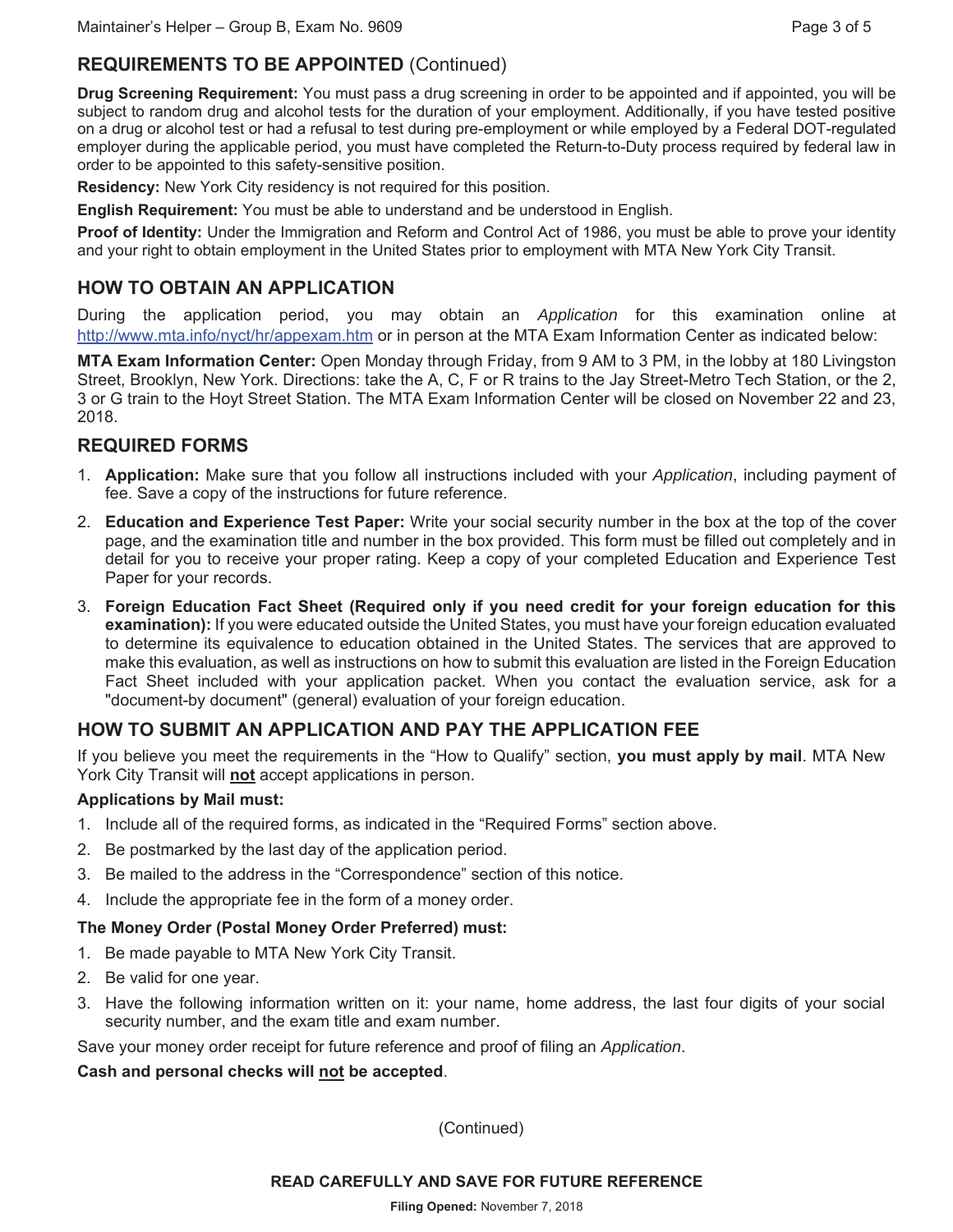# **HOW TO SUBMIT AN APPLICATION AND PAY THE APPLICATION FEE** (Continued)

**Application Fee:** This fee is generally not refundable. Under special circumstances, you may be entitled to a refund. You should refer to the Department of Citywide Administrative Services (DCAS) General Exam Regulations to determine if you are entitled to a refund prior to requesting a refund. You can refer to the bottom of the last page of this Notice of Examination for instructions on how to obtain a copy of the DCAS General Exam Regulations.

# **HOW TO SUBMIT AN APPLICATION WHEN REQUESTING A FEE WAIVER**

Applicants who wish to request a Fee Waiver must obtain an *Application* in person at the MTA Exam Information Center as indicated below and must submit the *Application* and required forms by mail to the address in the Correspondence section below **by the last day of the application period.**

MTA New York City Transit will not accept *applications* in person. Additional information on requesting an application fee waiver is available with the *Application.* 

# **ADMISSION LETTER**

An *Admission Letter* will be mailed to you about 10 days before the date of the multiple-choice test. If you do not receive an *Admission Letter* at least 4 days before the test date, you may obtain a duplicate letter at the MTA Exam Information Center (as indicated on the previous page). A paper copy of the *Admission Letter* is your ticket for admission to the test.

# **THE TEST**

You will be given a competitive multiple-choice test. You must achieve a score of at least 70% to pass this test. Your score on this test will determine your place on an eligible list.

Veterans' or Disabled Veterans' Credit will be granted only to eligible passing candidates who request that they be applied. Veterans' or Disabled Veterans' Credit should be requested at the time of application, but **must** be requested before the date the eligible list is established. Claims for Veterans' or Disabled Veterans' Credit cannot be made once the eligible list is established.

The multiple-choice test may include questions on general automotive theory, the proper selection and use of hand and power tools and equipment employed in the maintenance and repair of automobiles; safe work practices in automotive repair and maintenance shops; reading and interpreting written instructions; reading meters; taking measurements and basic shop computations; basic electrical and mechanical theory; and other related areas.

# **TEST ADMINISTRATION GUIDELINES**

**Warning:** You are not permitted to enter the test site with cellular phones, smart watches, beepers, pagers, cameras, portable media players, or other electronic devices. Calculators are **not** permitted. Electronic devices with an alphabetic keyboard or with word processing or data recording capabilities such as planners, organizers, etc. are prohibited. If you use any of these devices in the building at any time before, during or after the test, you may **not** receive your test results, your test score may be nullified, and your application fee will **not** be refunded.

You may not have any other person, including children, present with you while you are being processed for or taking the test and no one may wait for you inside of the test site while you are taking the test.

**Required Identification: You are required to bring one (1) form of valid (non-expired) signature and photo bearing identification to the test site.** The name that was used to apply for the exam must match the first and last name on the photo ID. A list of acceptable identification documents is provided below. **If you do not have an acceptable ID, you may be denied testing**. Acceptable forms of identification (bring one) are as follows: State issued driver's license, State issued identification card, US Government issued Passport, US Government issued Military Identification Card, US Government issued Alien Registration Card, Employer Identification Card with photo, or Student Identification Card with photo.

**Leaving:** You must leave the test site once you finish the test. If you leave the test site after being fingerprinted but before finishing the test, you will not be permitted to reenter. If you disregard this instruction and reenter the test site, you may not receive your test results, your test score may be nullified, and your application fee will not be refunded.

# **THE TEST RESULTS**

If you meet the education and experience requirements and pass the competitive multiple-choice test, your name will be placed in final score order on an eligible list and you will be given a list number. You will be notified by mail of your test results. If you meet all requirements and conditions, you will be considered for appointment when your name is reached on the eligible list.

#### **READ CAREFULLY AND SAVE FOR FUTURE REFERENCE**